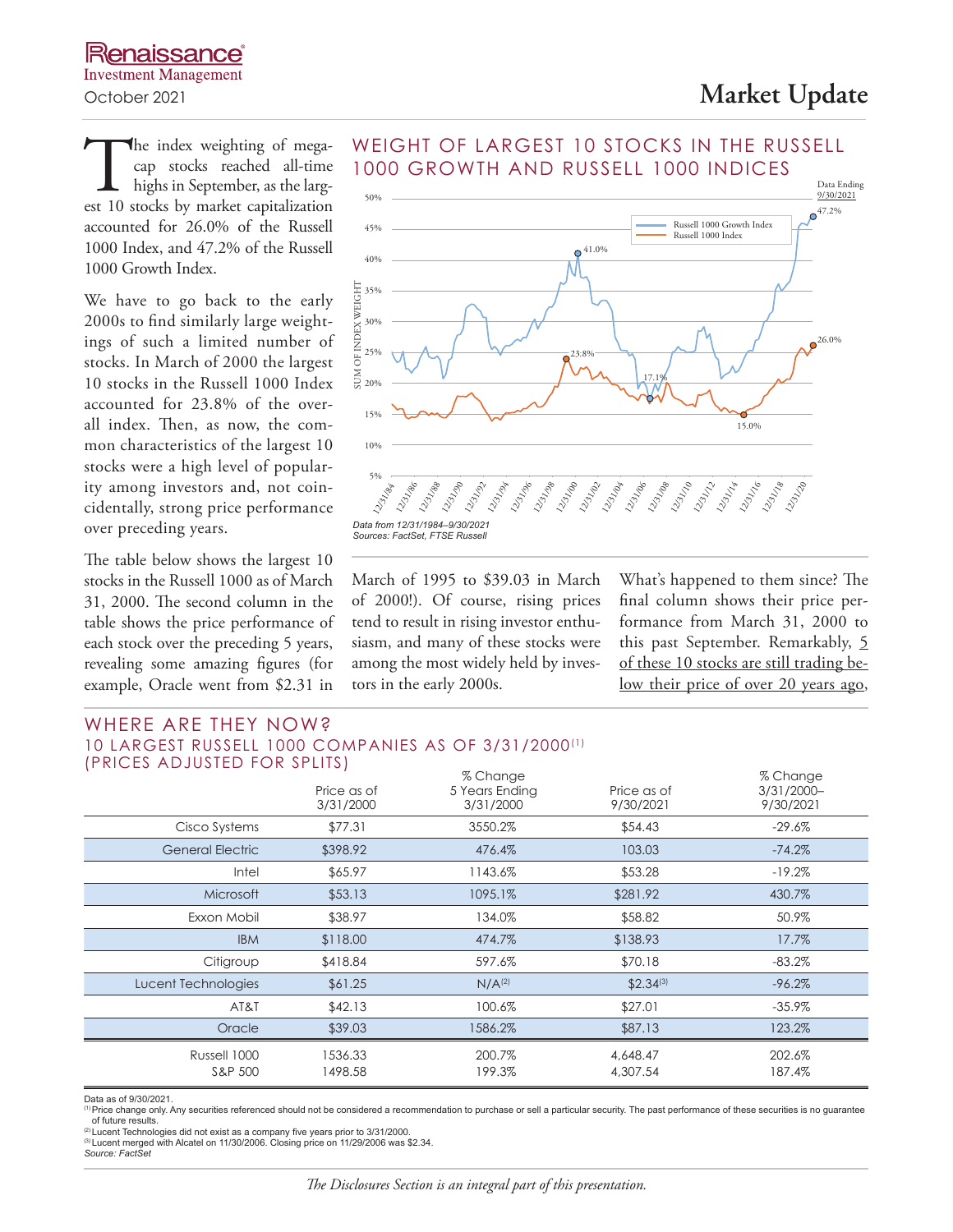despite the strong overall market over the past several decades (Lucent no longer exists). Only one of those stocks, Microsoft, has beaten the market since early 2000, but even that statistic is misleading. Microsoft did not get back to its March 2000 price until mid-2015 (15 years later), and has only outperformed over the past 6 years or so.

Today's largest 10 stocks in the Russell 1000 Index are shown below. As was the case in 2000, many of these stocks have enjoyed strong price performance in recent years, along with a high level of investor enthusiasm (does Tesla in 2021 = Oracle in 2000?). As a group, will they continue to outperform the broad market over the long term and account for a larger and larger share of market indices? Of course, the future is unknown, but the past does present some clues. Some of these stocks may still represent good investment opportunity at current levels, but there are

many other stocks that we believe offer good investment potential as well. Importantly, while we are optimistic about our current holdings, we know that it is unlikely that the same stocks will outperform year-after-year into the future.

We continue to believe that a disciplined investment approach with an emphasis on broad diversification present the best path toward good long-term returns.

## 10 LARGEST RUSSELL 1000 COMPANIES AS OF 9/30/2021(1)

| .                         | Price as of<br>9/30/2021 | % Change<br>5 Years Ending<br>9/30/2021 |
|---------------------------|--------------------------|-----------------------------------------|
| Amazon.com                | \$3,285.04               | 292.3%                                  |
| Johnson & Johnson         | \$161.50                 | 36.7%                                   |
| JPMorgan Chase            | \$163.69                 | 145.8%                                  |
| <b>NVIDIA</b>             | \$207.16                 | 1109.3%                                 |
| <b>Berkshire Hathaway</b> | \$272.94                 | 88.9%                                   |
| Tesla                     | \$775.48                 | 1800.4%                                 |
| Facebook                  | \$339.39                 | 164.6%                                  |
| Alphabet                  | \$2,673.52               | 232.5%                                  |
| Microsoft                 | \$281.92                 | 389.4%                                  |
| Apple                     | \$141.50                 | 400.7%                                  |
| Russell 1000<br>S&P 500   | 4,648.47<br>4,307.54     | 101.1%<br>98.7%                         |

Data as of 9/30/2021.

(1) Price change only. Any securities referenced should not be considered a recommendation to purchase or sell a particular security. The past performance of these securities is no guarantee of future results. *Source: FactSet*

# DISCLOSURES

This Market Update reflects the thoughts of Renaissance as of October 25, 2021. This information has been provided by Renaissance Investment Management. All material presented is compiled from sources believed to be reliable and current, but accuracy cannot be guaranteed. This is not to be construed as an offer to buy or sell any financial instruments and should not be relied upon as the sole factor in an investment making decision, nor should it be considered a recommendation. The views and opinions expressed are those of the Chief Investment Officer at the time of publication and are subject to change. There is no guarantee that these views will come to pass. As with all investments, there are associated inherent risks. Please obtain and review all financial material carefully before investing.

## PERFORMANCE

If Renaissance or benchmark performance is shown, it represents historically achieved results, and is no guarantee of future performance. Future investments may be made under materially different economic conditions, in different securities and using different investment strategies and these differences may have a significant effect on the results portrayed. Each of these material market or economic conditions may or may not be repeated. Therefore, there may be sharp differences between the benchmark or Renaissance performance shown and the actual performance results achieved by any particular client. Benchmark results are shown for comparison purposes only. The benchmark presented represents unmanaged portfolios whose characteristics differ from the composite portfolios; however, they tend to represent the investment environment existing during the time periods shown. The benchmark cannot be invested in directly. The returns of the benchmark do not include any transaction costs, management fees or other costs. The holdings of the client portfolios in our composites may differ significantly from the securities that comprise the benchmark shown. The benchmark has been selected to represent what Renaissance believes is an appropriate benchmark with which to compare the composite performance.